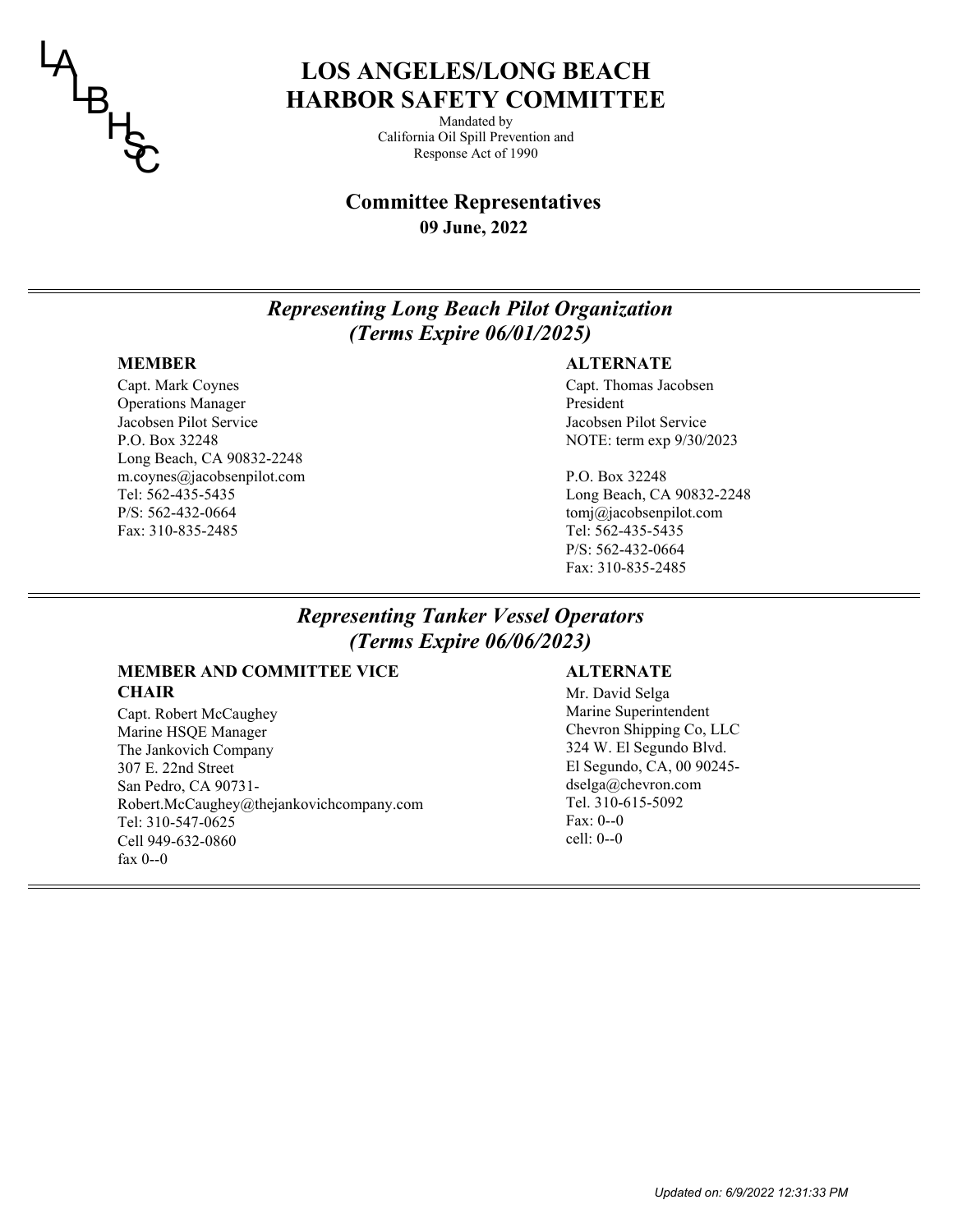# *Representing Tug and Barge Operators (Terms Expire 10/01/2022)*

### **MEMBER**

Mr. Brian Vartan Director West Oil Marine Services 1610 Barracuda St. San Pedro, CA 90731 bvartant@harleymarine.com Tel: 310-989-4768 Fax: 0--0

## **SECOND ALTERNATE**

Capt. Nevin Garcia Port Captain Foss Maritime Company, LLC 32622 Nantasket Dr., Unit 11 Rancho Palos Verdes, CA 90275 nevin@foss.com Tel: 206-795-0032

## **ALTERNATE**

Ms. Kariane Dill Commercial Manager Foss Maritime Pier D, Berth 35 Long Beach, Ca 90802 kariane@foss.com Tel: 562-951-3203 Cell: 562-972-5292

## **ALTERNATE**

Capt. Ryan Stirewalt Port Captain Crowley Marine 300 S. Harbor Blvd., Berth 86 San Pedro, CA 90731 ryan.stirewalt@crowley.com Tel: 310-732-6576 Cell: 424-339-7695

# *Representing the California Costal Commission (Terms Expire 03/27/2024)*

## **MEMBER**

Mr. Jonathan Bishop Oil Spill Program Coordinator California Coastal Commission 45 Fremont St., Suite 2000 San Francisco, CA 94105-2219 jonathan.bishop@coastal.ca.gov Tel: 415-904-5247 Fax: 415-904-5400

## **ALTERNATE**

Currently Vacant

# *Representing the Port of Los Angeles (Terms Expire 12/01/2023)*

## **MEMBER**

Capt. Jay Dwyer Los Angeles Chief Port Pilot The Port of Los Angeles Berth 68, Box 151 San Pedro, CA 90733-0151 jdwyer@portla.org Tel: 310-732-3805 Fax: 310-519-9189 Tel Alt: 0--0

## **ALTERNATE**

Chief Thomas Gazsi Chief, Public Safety & Emergency Mgt. Port of Los Angeles 425 S. Palos Verdes Street San Pedro, CA 90731 tgazsi@portla.org Tel: 310-732-3520 Fax: 310-547-2736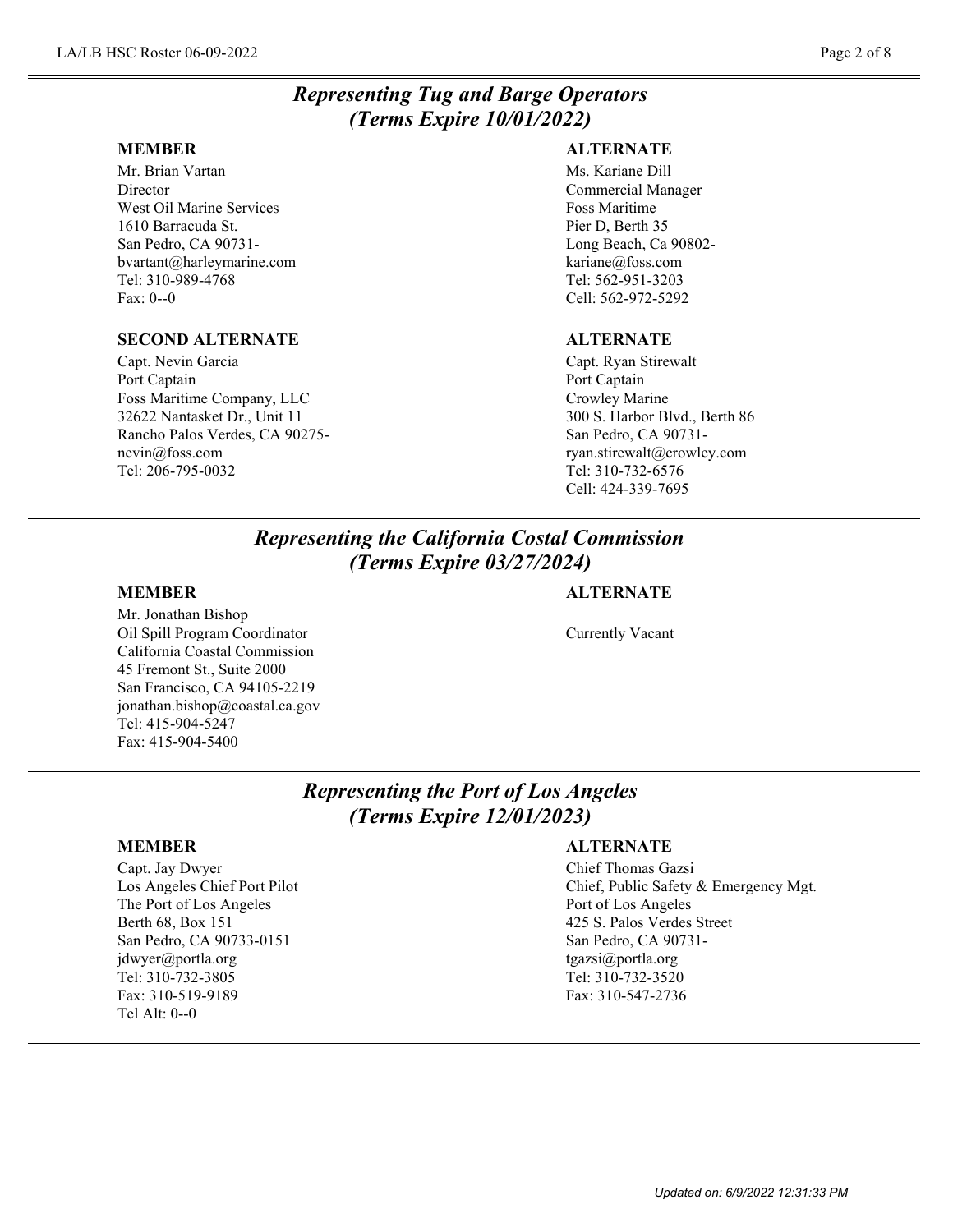# *Representing Los Angeles Pilot Organization (Terms Expire 12/01/2023)*

### **MEMBER**

Capt. Jeff White Port Pilot Los Angeles Pilot Service Berth 68, Box 151 San Pedro, CA 90733-0151 jwhite@portla.org Tel 310-732-3805

## **ALTERNATE**

Capt. Joshua Knight Port Pilot Los Angeles Pilot Service Berth 68, Box 151 San Pedro, CA 90733-0151 jknight@portla.org Tel: 310-732-3805 Fax: 0--0 Cell: 0--0

# *Representing Passenger Ferry Operators (Terms Expire 04/16/2022)*

## **MEMBER**

Mr. Erik Bombard VP of Operations Catalina Express 385 East Swinford Street, Floor 2 San Pedro, CA 90731 ebombard@catalinaexpress.com Tel: 310-519-7971 Fax: 0--0

## **ALTERNATE**

Capt. Matthew Vaughn Training, Safety, and Compliance Manager Catalina Channel Express 385 East Swinford Street, Floor 2 San Pedro, CA 90731- MVaughn@catalinaexpress.com Tel: 310-519-7971 Fax: 0--0

# *Representing the Off-Shore Terminals' Mooring Masters (Terms Expire 10/01/2022)*

### **MEMBER**

## **ALTERNATE**

Capt. Thomas Osborne Senior Mooring Master Chevron Shipping Company 324 W. El Segundo Blvd. El Segundo, CA 90245 thomasosborne@chevron.com Tel: 310-615-5735 Fax: 0--0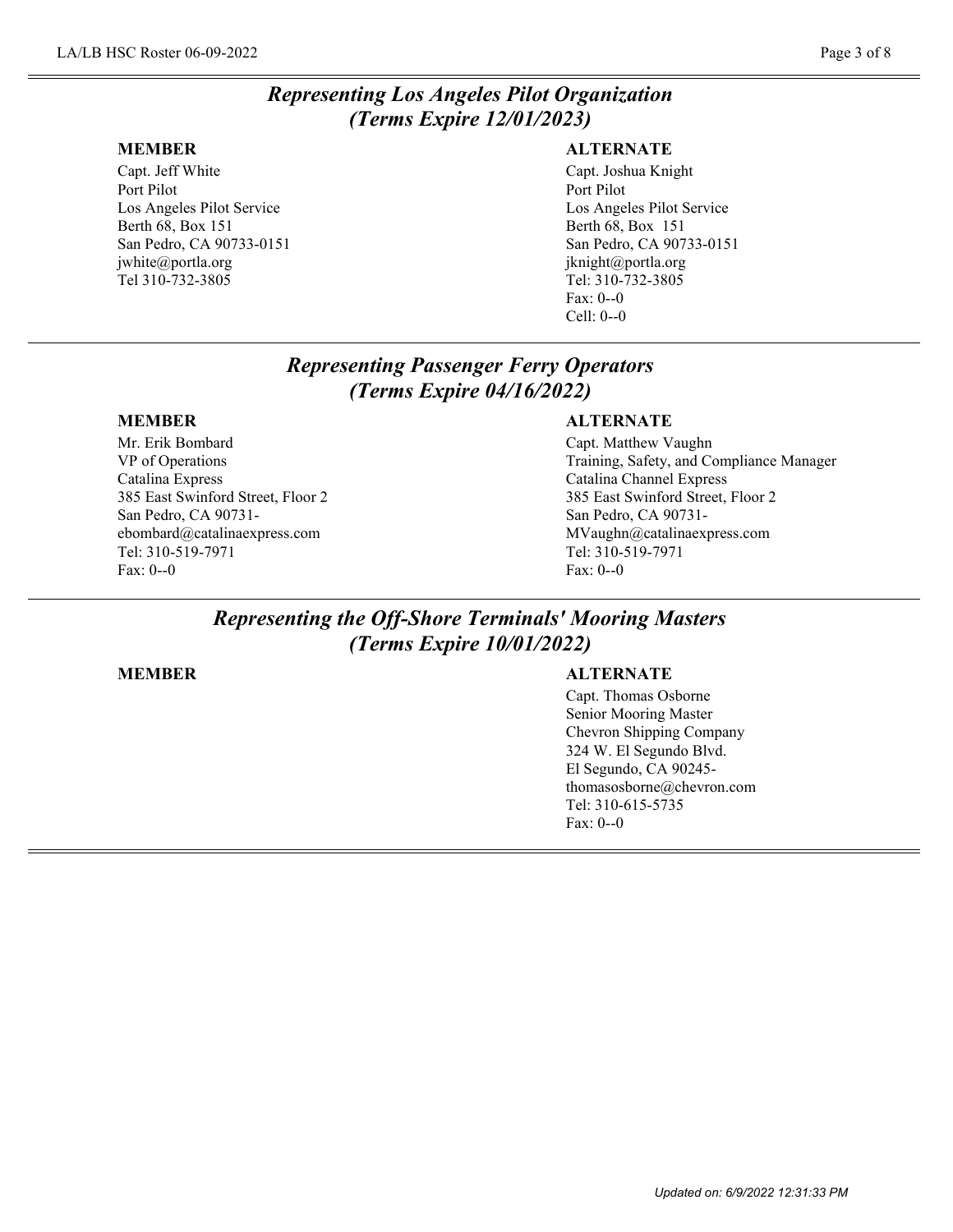# *Representing the Port of Long Beach (Terms Expire 02/01/2025)*

### **MEMBER**

Mr. Rafael Delgado Tenant Services Manager Port of Long Beach 1 World Trade Center, Suite 410 Long Beach,, CA 90831 rafael.delgado@polb.com Tel: 562-283-7756 cell: 562-254-8190

## **ALTERNATE**

Mr. Chu Kow Senior Surveyor Port of Long Beach NOTE: term expires 2/16/2022

725 Harbor Plaza Long Beach, CA 90802 chu.kow@polb.com tel: 562-283-7203

## **SECOND ALTERNATE**

Cdr. Daniel Kane Security Division Staff Port of Long Beach NOTE: term expires 2/16/2022

1949 Pier F Avenue Long Beach, CA 90802 daniel.kane@polb.com Tel: 562-283-7812 Fax: 562-283-7805

## *Representing Dry Cargo Vessel Operators (Terms Expire 12/01/2023)*

### **MEMBER**

Capt. Michael Jessner Captain APL Maritime Ltd. Address via APL  $\ldots$  00000capt.mikejessner@gmail.com Tel: 714-721-4276 Cell: 0--0

### **ALTERNATE**

Capt. Jeff Cowan National President, Council of American Master Mariners 601 Teague Dr. Santa Paula, CA 93060 jcowan@vcnet.com Tel: 805-901-9558 Fax: 0--0

## *Representing Organized Labor (Terms Expire 10/05/2024)*

### **MEMBER**

Mr. Eric Bland Master at Arms Inlandboatmen's Union of the Pacific 887 W. 1st St. San Pedro, CA 90731 ebland640@att.net Tel: 310-941-0586 Fax: 0--0

### **ALTERNATE**

Capt. Eric Morgan Tug Captain Sause Bros. Ocean Towing Co., Inc. 1607 Pier D. St., Port of Long Beach Long Beach, CA 90802 elmorgan@ca.rr.com cell 562-508-6735 Fax: 0--0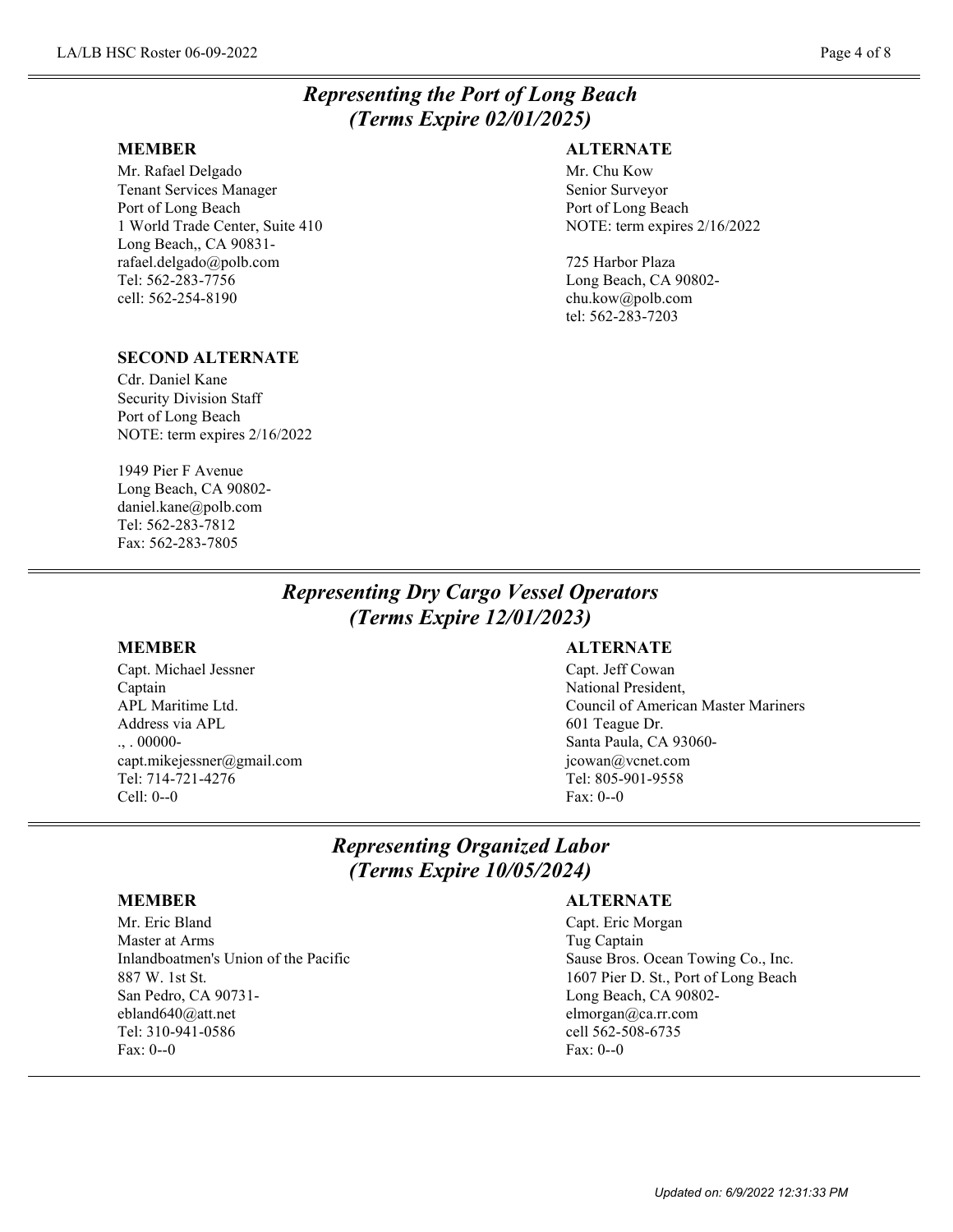### **MEMBER**

Currently Vacant

**ALTERNATE**

## **MEMBER AND COMMITTEE CHAIR**

Capt. John Betz Member Cabrillo Beach Yacht Club 211 W 22nd St San Pedro, CA 90731 betzjohn@mac.com Tel: 310-463-3746 na 0--0

## Currently Vacant

## *Representing Pleasure Boat Operators (Terms Expire 09/30/2023)*

## **ALTERNATE**

Capt. Michael Sitts Member Cabrillo Beach Yacht Club NOTE: term expires 10/1/2022 1364 W. 36th Street San Pedro, CA 90731 michaelsitts@comcast.net Tel: 925-577-0662 Cell 0--0

# *Representing Commercial Fishing (Terms Expire 10/03/2023)*

## **MEMBER**

Mr. Daniel Strunk Owner/Operator San Pedro Bait Company 141 W. 22nd St. San Pedro, CA 90731 dstrunk22ndst@yahoo.com Tel: 310-251-4140 0--0

## **ALTERNATE**

Currently Vacant

*Representing the Non-Profit Environmental Protection Organizations for LA/LB Harbor (Terms Expire 10/03/2024)*

## **MEMBER**

Mr. Garry Brown President Orange County Coastkeeper 3151 Airway Avenue Suite F-110 Costa Mesa, CA 92626 garry@coastkeeper.org Tel: 714-850-1965 Fax: 0--0

## **ALTERNATE**

Currently Vacant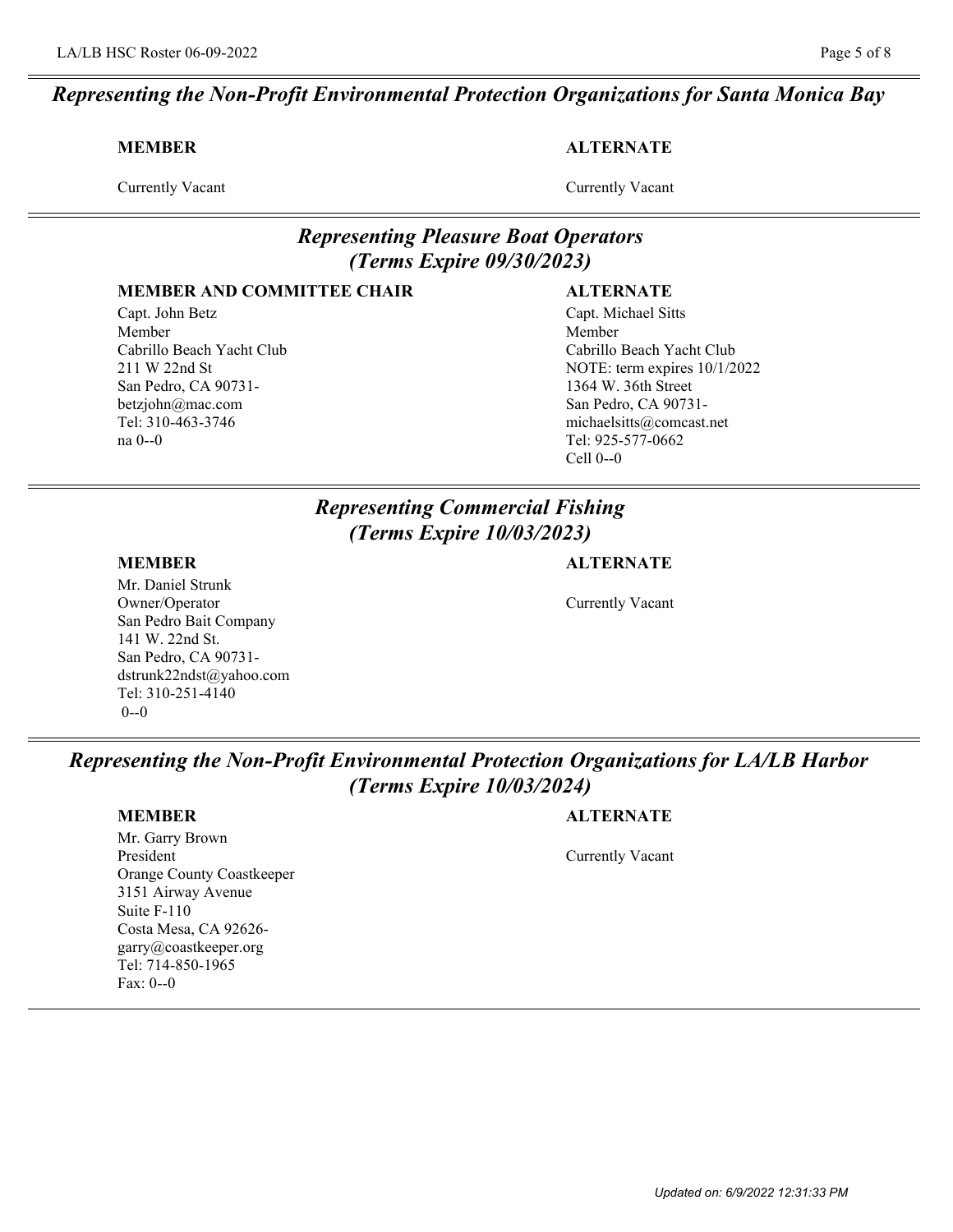# *Representing Marine Oil Terminal Operators (Terms Expire 02/03/2024)*

### **MEMBER**

Capt. William MacKrell Port Captain Marathon 1300 Pier B Street Long Beach, CA 90813- WMacKrell@Marathonpetroleum.com Tel: 562-499-9309 Cell 949-395-0859

## **ALTERNATE**

Capt. Sean Marchant Manager, Marine Assurance Valero Marketing and Supply Co. 2402 E. Anaheim St. Wilmington, CA 90744 sean.marchant@valero.com office 562-495-5125

# *Representing the California State Lands Commission - Environmental Protection Division*

## **LIAISON**

Mr. Chris Beckwith Division Chief, Marine Environmental California State Lands Commission Marine Environmental Protection Division 301 E. Ocean Blvd., Suite 350 Long Beach, CA 90802 chris.beckwith@slc.ca.gov Tel: 562-499-6314 Fax: 0--0

## **ALTERNATE**

Mr. Ferric Cabuhay Marine Safety Supervisor California State Lands Commission Marine Environmental Protection Division 301 E. Ocean Blvd., Suite 350 Long Beach, CA 90802 ferric.cabuhay@slc.ca.gov Tel: 562-786-5616 Fax: 0--0

# *Representing Ship's Agent Organization (Terms Expire 05/31/2025)*

Mr. John Stiles Port Manager Norton Lilly International 301 E. Ocean Blvd. #2060 Long Beach, CA 90802 jstiles@nortonlilly.com Tel: 562-983-5932 Fax: 562-437-8888

**MEMBER ALTERNATE**

*Representing the California Department of Fish and Wildlife Office of Spill Prevention and Response (OSPR)*

**LIAISON ALTERNATE**

Mr. Jon Victoria Oil Spill Prevention Supervisor, I Office of Spill Prevention and Response 4665 Lampson Ave, Suite C Los Alamitos, CA 90720 jon.victoria@wildlife.ca.gov 562-598-4291  $0 - 0$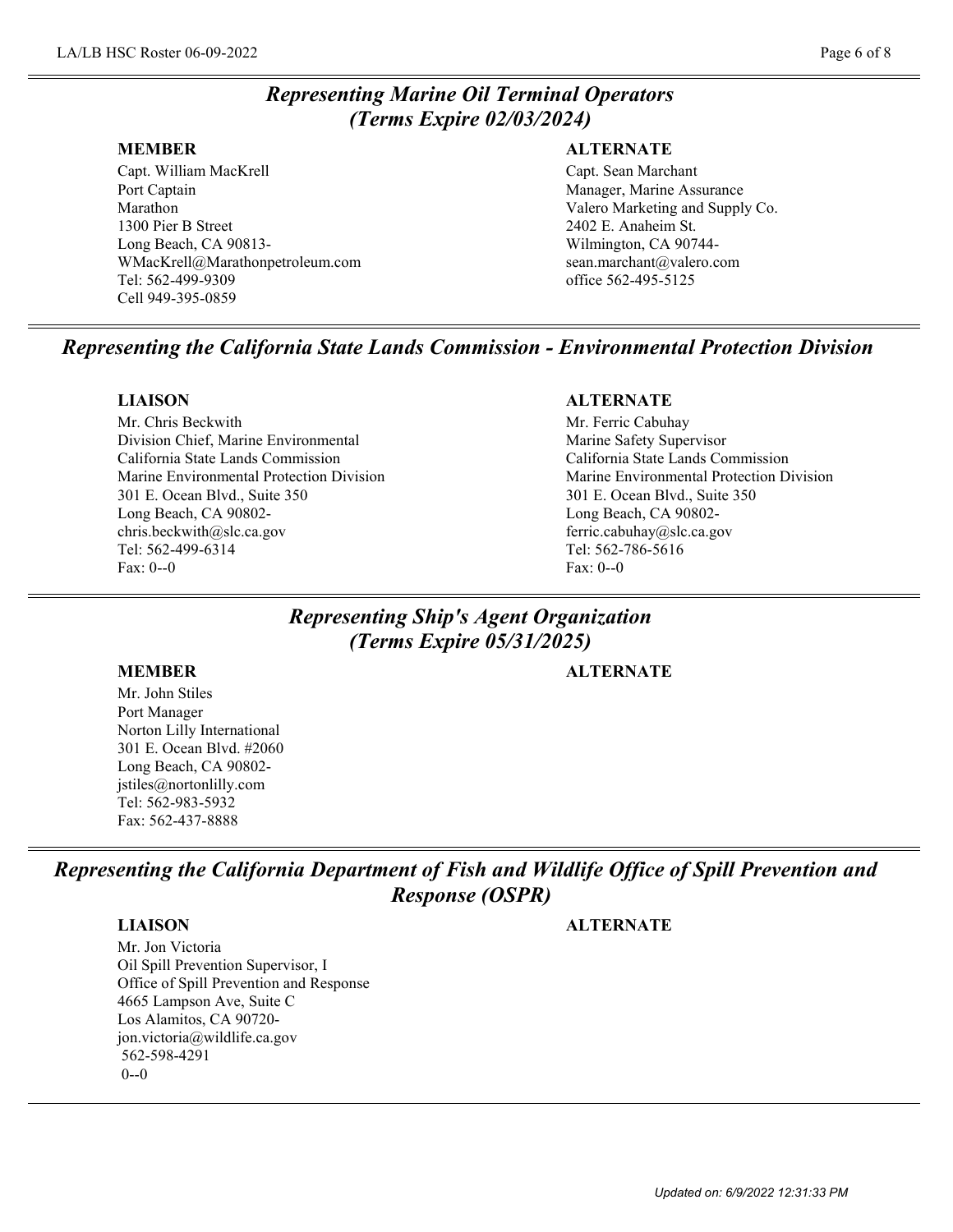## *Representing National Oceanic & Atmospheric Administration*

### **LIAISON**

Mr. Jeffrey Ferguson California Navigation Manager NOAA, Office of Coast Survey UCSB, Ocean Science Education Building 514, MC615 Santa Barbara, CA 93106 jeffrey.ferguson@noaa.gov Tel: 805-893-7107 Cell: 301-351-7798

### **ALTERNATE**

Ms. Rebecca Smyth West Coast Regional Director NOAA Office for Coastal Management 1301 Clay St, Suite 160N Oakland, CA 94612 rebecca.smyth@noaa.gov Tel: 510-251-8324 Fax: 510-251-8327

## *Representing the U.S. Army Corps of Engineers*

### **LIAISON**

Mr. Jim Fields Ops. Project Mgr.- LA/LB Harbor U. S. Army Corps Engineers CESPL-PM-NN, #15055, 915 Wilshire Blvd. Los Angeles, CA 90053- James.A.Fields@usace.army.mil Tel: 213-452-3403 Fax: 213-452-4195

## **ALTERNATE**

Mr. Mohammed Chang Chief Navigation Section U.S. Army Corps Engineers, LA Dist. P. O. Box 532711 CESPL-CO-ON Los Angeles, CA 90053 mohammed.n.chang@sp101.usace.army.mil Tel: 213-452-3405 Fax: 213-452-4195

## *Representing the U.S. Coast Guard*

### **LIAISON**

Capt. Rebecca Ore NOTE: term expires 6/21/2022 Sector Commander & Captain of the Port USCG Sector LA/LB NOTE: Capt. Ryan Manning starts 6/21/2022 1001 S. Seaside Ave., Bldg. 20 San Pedro, CA 90731-0208 rebecca.e.ore@uscg.mil Ryan.D.Manning@uscg.mil Tel: 310-521-3601 Fax: 310-521-3639

### **LIAISON**

Capt. Kristi Bernstein Deputy Sector Commander & Deputy Capt of the Port USCG Sector LA/LB 1001 S. Seaside Avenue, Bldg. 20 San Pedro, CA 90731-0208 kristi.l.bernstein@uscg.mil Tel: 310-521-3601 Fax: 310-521-3639

## *Representing the U.S. Navy*

### **LIAISON**

Mr. Vern Hinson Port Operations Director Naval Weapons Station, Seal Beach 800 Seal Beach Boulevard Seal Beach, CA 90740-5000 vernvan.j.hinson@navy.mil Tel: 562-626-7206 Fax: 562-626-7660